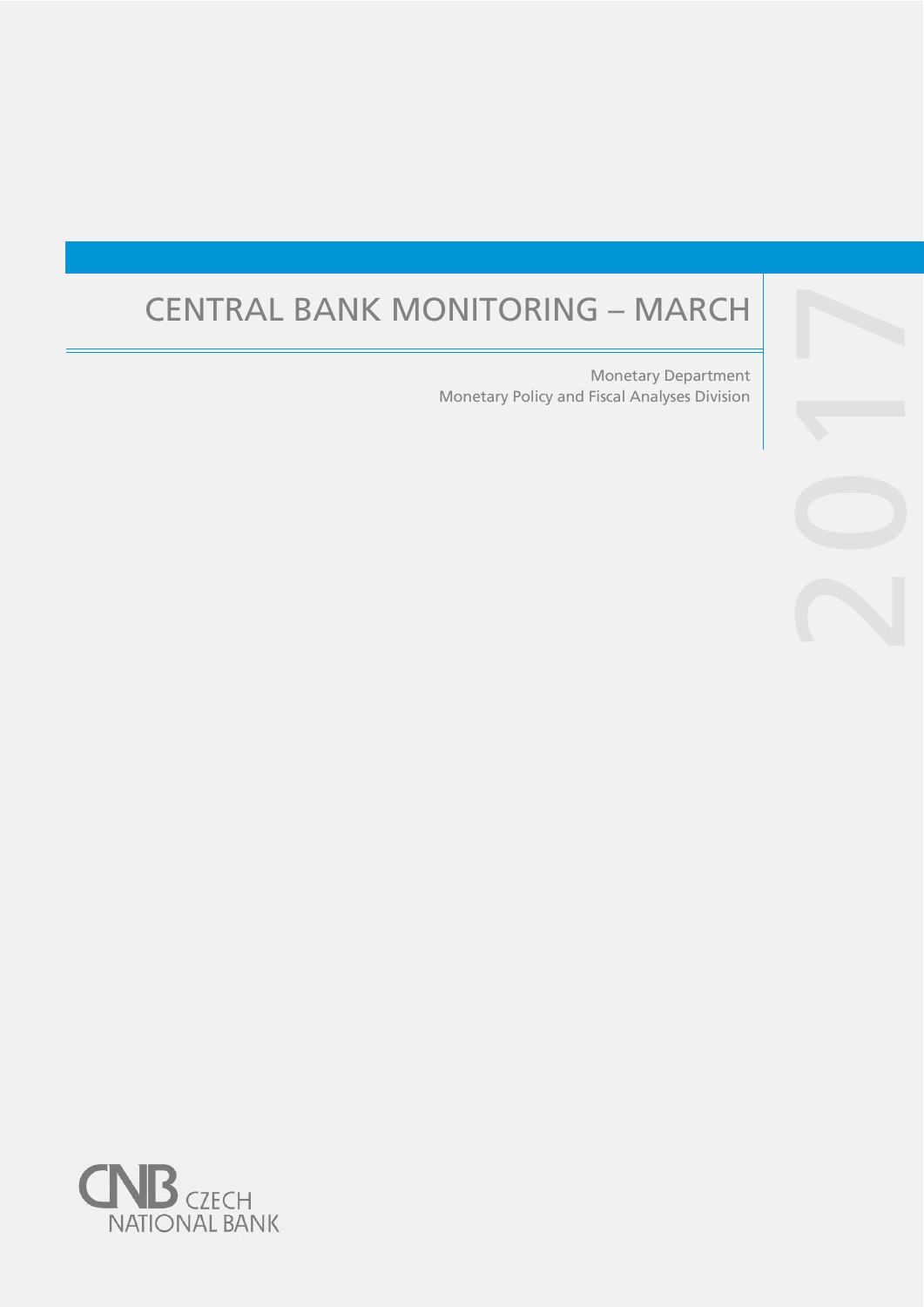#### **In this issue**

*Most of the central banks under review, including the ECB, are keeping their interest rates still at low levels. The US Fed was alone in raising its key interest rate by 0.25 pp, in line with expectations. Inflation has now exceeded the 1% level in all the monitored economies except Switzerland and seems to be heading towards central banks' inflation targets. However, most of the banks are still maintaining their unconventional monetary policy programmes.* Spotlight *focuses on modern forms of central bank communication. In our* Selected Speech*, the deputy governor of the Bank of England Sir Jon Cunliffe presents the results of a survey of the investment behaviour of firms, an essential element of the monetary policy transmission mechanism.*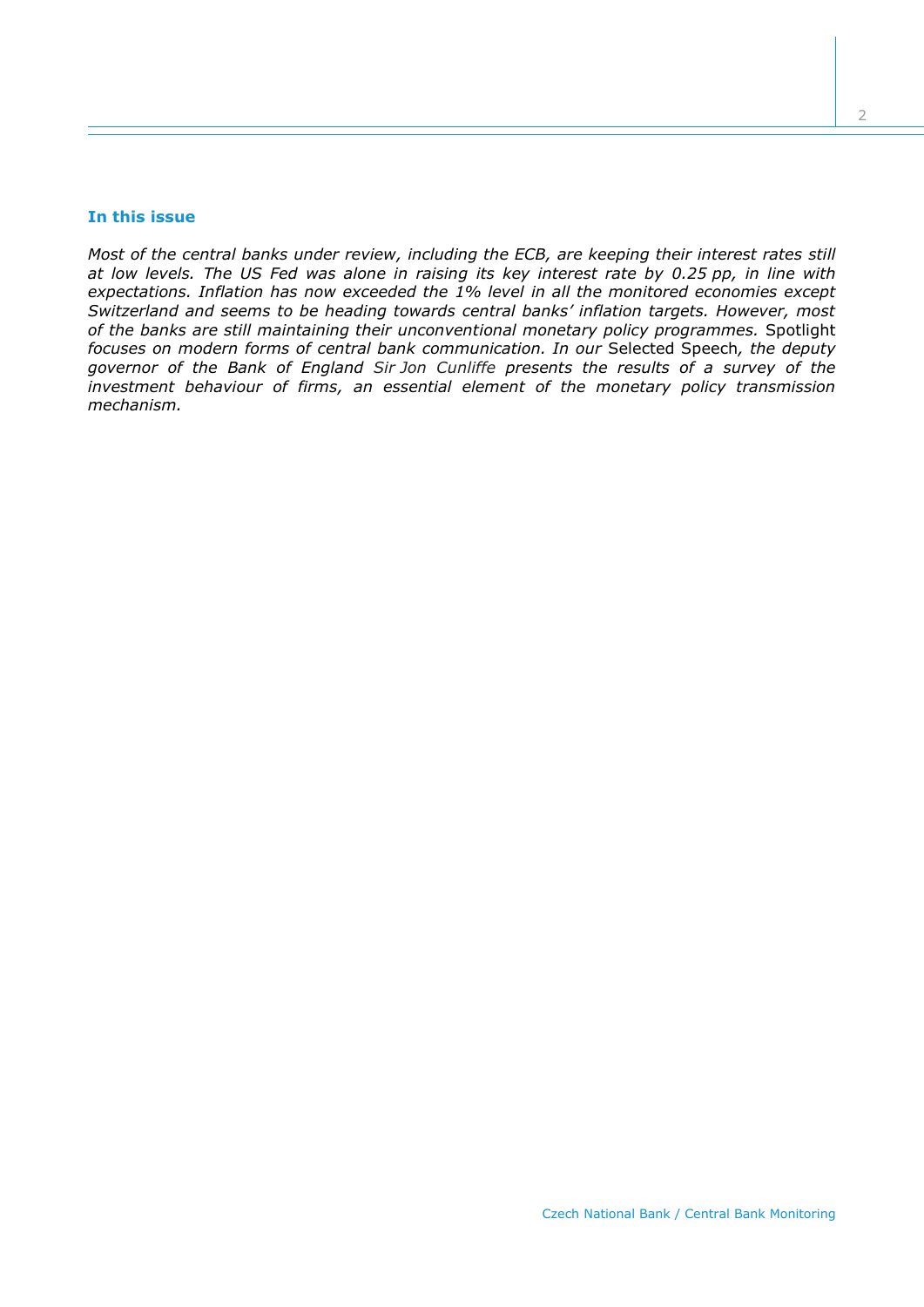# **1. LATEST MONETARY POLICY DEVELOPMENTS AT SELECTED CENTRAL BANKS**

## **Key central banks of the Euro-Atlantic area**

|                                                                                                                                                                                                                                                                                                                                                                                                                               | <b>Euro area (ECB)</b>                                             | <b>USA (Fed)</b>                                                                    | <b>United Kingdom (BoE)</b>                       |  |  |  |
|-------------------------------------------------------------------------------------------------------------------------------------------------------------------------------------------------------------------------------------------------------------------------------------------------------------------------------------------------------------------------------------------------------------------------------|--------------------------------------------------------------------|-------------------------------------------------------------------------------------|---------------------------------------------------|--|--|--|
| <b>Inflation target</b>                                                                                                                                                                                                                                                                                                                                                                                                       | $< 2\%^{1}$                                                        | $2\%^{2}$                                                                           | 2%                                                |  |  |  |
| <b>MP</b> meetings<br>(rate changes)                                                                                                                                                                                                                                                                                                                                                                                          | 19 Jan (0.00)<br>9 Mar (0.00)                                      | 13-14 Dec (0.25)<br>31 Jan-1 Feb (0.00)                                             | 15 Dec (0.00)<br>2 Feb (0.00)                     |  |  |  |
| <b>Current basic rate</b>                                                                                                                                                                                                                                                                                                                                                                                                     | $0.00\%$ ; -0.40% <sup>3</sup>                                     | $0.50 - 0.75%$                                                                      | 0.25%                                             |  |  |  |
| <b>Latest inflation</b>                                                                                                                                                                                                                                                                                                                                                                                                       | 2.0% (Feb 2017) <sup>4</sup>                                       | 2.5% (Jan 2017)                                                                     | 1.8% (Jan 2017)                                   |  |  |  |
| <b>Expected MP meetings</b>                                                                                                                                                                                                                                                                                                                                                                                                   | 27 Apr<br>8 Jun                                                    | 14-15 Mar<br>$2-3$ May                                                              | 16 Mar<br>11 May                                  |  |  |  |
| Other expected events                                                                                                                                                                                                                                                                                                                                                                                                         | 8 Mar<br>publication of forecast                                   | 19 Apr: publication of Beige Book,<br>Jun: publication of Monetary<br>Policy Report | 11 May: publication of<br><b>Inflation Report</b> |  |  |  |
| Expected rate movements <sup>6</sup>                                                                                                                                                                                                                                                                                                                                                                                          | $\rightarrow$                                                      |                                                                                     |                                                   |  |  |  |
| <sup>1</sup> ECB definition of price stability "below, but close to 2%"; <sup>2</sup> January 2012 definition of inflation target; <sup>3</sup> deposit<br>rate; <sup>4</sup> flash estimate; <sup>5</sup> meeting associated with summary of FOMC economic forecasts and press conference given<br>by FOMC Chairman; <sup>6</sup> direction of expected change in rates in next three months taken from Consensus Forecasts. |                                                                    |                                                                                     |                                                   |  |  |  |
| 1,00                                                                                                                                                                                                                                                                                                                                                                                                                          | Key interest rate                                                  | Inflation<br>3                                                                      |                                                   |  |  |  |
| 0.75<br>0,50<br>0,25<br>0,00                                                                                                                                                                                                                                                                                                                                                                                                  |                                                                    | $\overline{2}$<br>1<br>$\Omega$                                                     |                                                   |  |  |  |
| 3/16<br>5/16                                                                                                                                                                                                                                                                                                                                                                                                                  | 7/16<br>9/16<br>11/16<br>1/17<br><b>USA</b><br>– UK<br>— euro area | 3/17<br>5/16<br>7/16<br>1/16<br>3/16<br><b>USA</b><br>$UK -$                        | 11/16<br>9/16<br>1/17<br>—euro area               |  |  |  |

The **ECB** kept its key interest rates unchanged and confirmed a EUR 20 billion reduction from April 2017 in monthly purchases under its asset purchase programme (APP), i.e. from the current EUR 80 billion to EUR 60 billion. The APP will continue until December 2017, or beyond, if necessary, and may also be expanded. The Governing Council did not discuss further TLTROs, so the final one will be conducted on 23 March. The ECB also confirmed that it expects the low interest rates to remain at present or lower levels well past the horizon of the APP. The ECB's current forecast is slightly higher than in December and expects GDP growth of 1.8% in 2017 and 1.7% in 2018. The inflation forecast for this year was raised from 1.3% to 1.7% and that for 2018 from 1.5% to 1.6%.

As expected, the **Fed** raised its key interest rate by 0.25 pp to 0.50%–0.75% in December 2016. The deposit rate was also increased by 0.25 pp to 1.25%. No further changes were made to rates at the February meeting. According to the FOMC members' projections, there will be approximately three interest rate hikes of 25 bp this year, i.e. a rise of 75 bp overall. Financial markets expect that the first step in this direction will very probably be taken in mid-March. Both consumer and business sentiment is improving. The unemployment rate is 4.8%. Following a sharp GDP increase in Q3 (of 3.5%, annualised), the estimated growth in Q4 was only 1.9%, mainly due to a drop in net exports and consumption.

The **BoE** left its key interest rate at 0.25%. It is meanwhile continuing to buy government and corporate securities. By the end of February, it had purchased government bonds totalling GBP 429.5 billion (of the planned GBP 435 billion) and corporate bonds totalling GBP 7.4 billion (of the planned GBP 10 billion). Inflation moved significantly closer to the target, reaching 1.8% in January. The BoE expects it to rise further, to around 2.7% in mid-2018. It has also slightly increased its economic growth forecast to 2.0% for 2017 and 1.6% for 2018.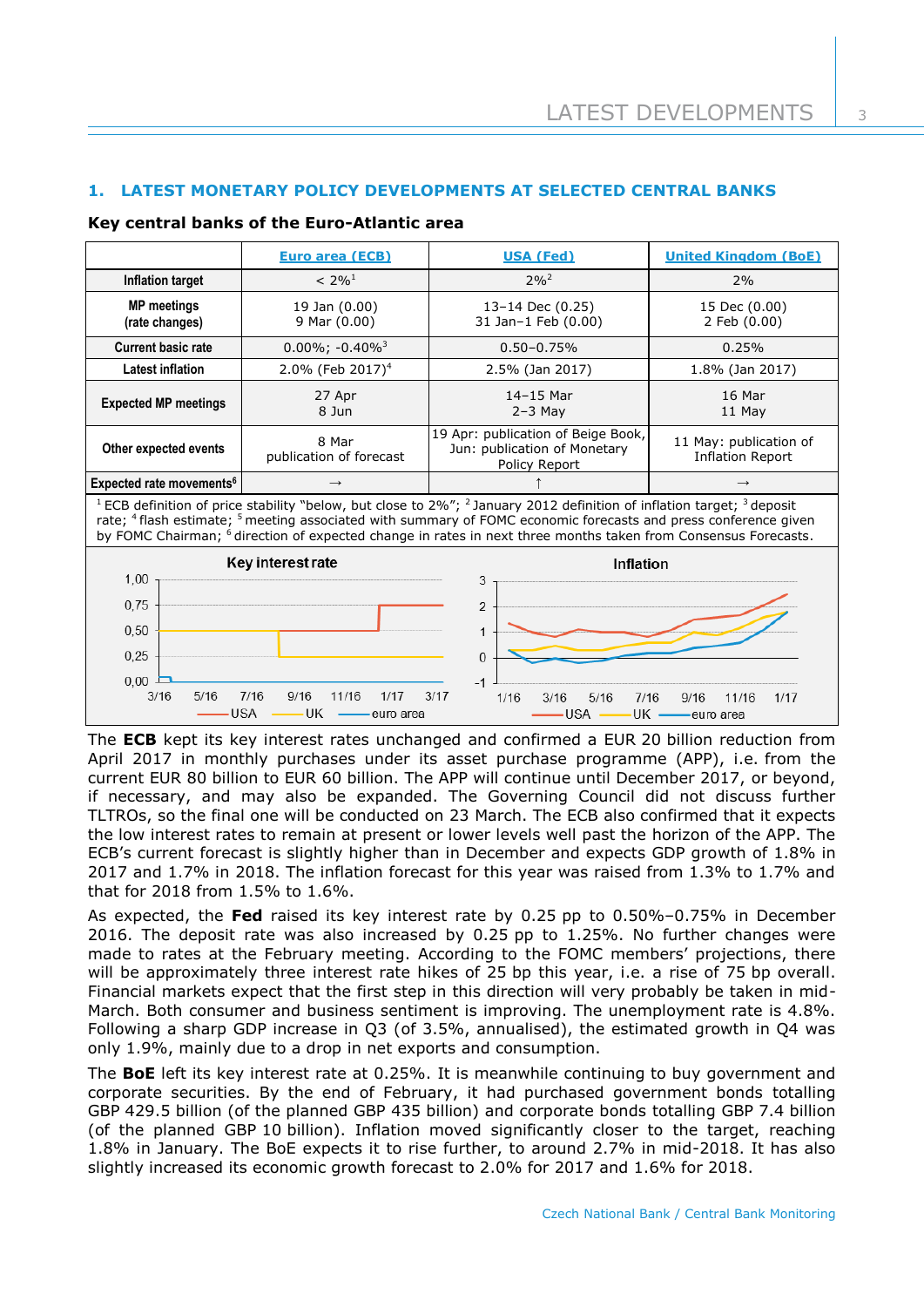|                                                                                                                       | <b>Sweden (Riksbank)</b>                                            | <b>Hungary (MNB)</b>                              | <b>Poland (NBP)</b>                                      |  |  |  |
|-----------------------------------------------------------------------------------------------------------------------|---------------------------------------------------------------------|---------------------------------------------------|----------------------------------------------------------|--|--|--|
| Inflation target                                                                                                      | 2%                                                                  | 3%                                                | 2.5%                                                     |  |  |  |
| <b>MP</b> meetings<br>(rate changes)                                                                                  | 20 Dec (0.00)<br>14 Feb (0.00)                                      | 20 Dec (0.00)<br>24 Jan (0.00)<br>28 Feb (0.00)   | $10-11$ Jan $(0.00)$<br>7-8 Feb (0.00)<br>7-8 Mar (0.00) |  |  |  |
| <b>Current basic rate</b>                                                                                             | $-0.50\%$ ; $-1.25\%$ <sup>2</sup>                                  | $0.9\%$ ; $-0.05\%$ <sup>2</sup>                  | 1.50%                                                    |  |  |  |
| <b>Latest inflation</b>                                                                                               | 1.4% (Jan 2017)                                                     | 2.9% (Feb 2017)                                   | 1.8% (Jan 2017)                                          |  |  |  |
| <b>Expected MP meetings</b>                                                                                           | 26 Apr<br>3 Jul                                                     |                                                   | $4-5$ Apr<br>$11-12$ May<br>$6-7$ Jun                    |  |  |  |
| Other expected events                                                                                                 | 27 Apr: publication of<br><b>Monetary Policy Report</b>             | 20 Jun: publication of<br><b>Inflation Report</b> | 13 Mar: publication of<br><b>Inflation Report</b>        |  |  |  |
| Expected rate movements <sup>1</sup>                                                                                  | $\rightarrow$                                                       | $\rightarrow$                                     |                                                          |  |  |  |
| Direction of expected change in rates in next three months taken from Consensus Forecasts, <sup>2</sup> deposit rate. |                                                                     |                                                   |                                                          |  |  |  |
| 2,00<br>1,50<br>1,00<br>0.50<br>0,00<br>$-0.50$                                                                       | Key interest rate                                                   | 3<br>$\overline{2}$<br>1<br>$\Omega$<br>$-1$      | <b>Inflation</b>                                         |  |  |  |
| $-1,00$<br>3/16<br>5/16                                                                                               | 11/16<br>3/17<br>7/16<br>9/16<br>1/17<br><b>SWE</b><br>POL<br>– HUN | $-2$<br>1/16<br>3/16<br>5/16<br>SWE               | 7/16<br>9/16<br>1/17<br>11/16<br>-HUN<br>POL             |  |  |  |

## **Selected central banks of inflation-targeting EU countries**

The **Riksbank** left its policy rate at -0.5% in both December and February. According to the Riksbank, there is a greater probability that the rate will be cut than it will be raised in the near term. In December, it was decided to expand government bond purchases by SEK 30 billion during the first six months of 2017. The purchases will thus total SEK 275 billion. At the February meeting, it was decided to extend the mandate facilitating rapid intervention on the foreign exchange market, i.e. at the decision of the governor or first deputy governor without any need for Executive Board approval. The Riksbank slightly raised its CPI inflation outlook for 2017 to 1.6% and its CPIF outlook to 1.7%. It expects the inflation target to be hit in 2018. The GDP growth outlook is 2.5% for this year and 2.2% for next year.

The **MNB** maintained its base rate at 0.9%. The overnight deposit rate remains at -0.05% and the overnight collateralised lending rate at 0.9%. The Hungarian economy grew by 1.6% year on year in Q4, lagging slightly behind market expectations (2.2%). The MNB expects the economy to grow by 3% in 2017. The agreed HUF 195 billion in lending to SMEs through the Market-Based Lending Scheme (see the [December 2015 CBM\)](http://www.bankofengland.co.uk/publications/Pages/news/2016/070.aspx) was exceeded by more than 50% in 2016. Since October, the MNB has been limiting the amount that commercial banks may deposit with it under the Self-Financing Programme. At its December meeting, it lowered the limit from HUF 900 billion to HUF 750 billion. According to the MNB, this decision will mean the crowding out of at least HUF 100–200 billion additional liquidity from the deposit facility. The MNB stands ready to use unconventional, or targeted monetary policy instruments.

The **NBP** kept its interest rate unchanged at 1.5%. Economic growth rose slightly to 3.3% year on year in Q4, owing mainly to consumer demand – driven by wage growth and good consumer sentiment – and to a more modest fall in investment due to higher absorption of EU funds. According to the NBP forecast, the economy will expand by 3.4%–4% in 2017 and by 2.4%–4.5% in 2018. Inflation reached 1.8% in January, but measures of core inflation stand at only 0%–1%. The NBP expects inflation of 1.6%–2.5% in 2017 and 0.9%–2.9% in 2018.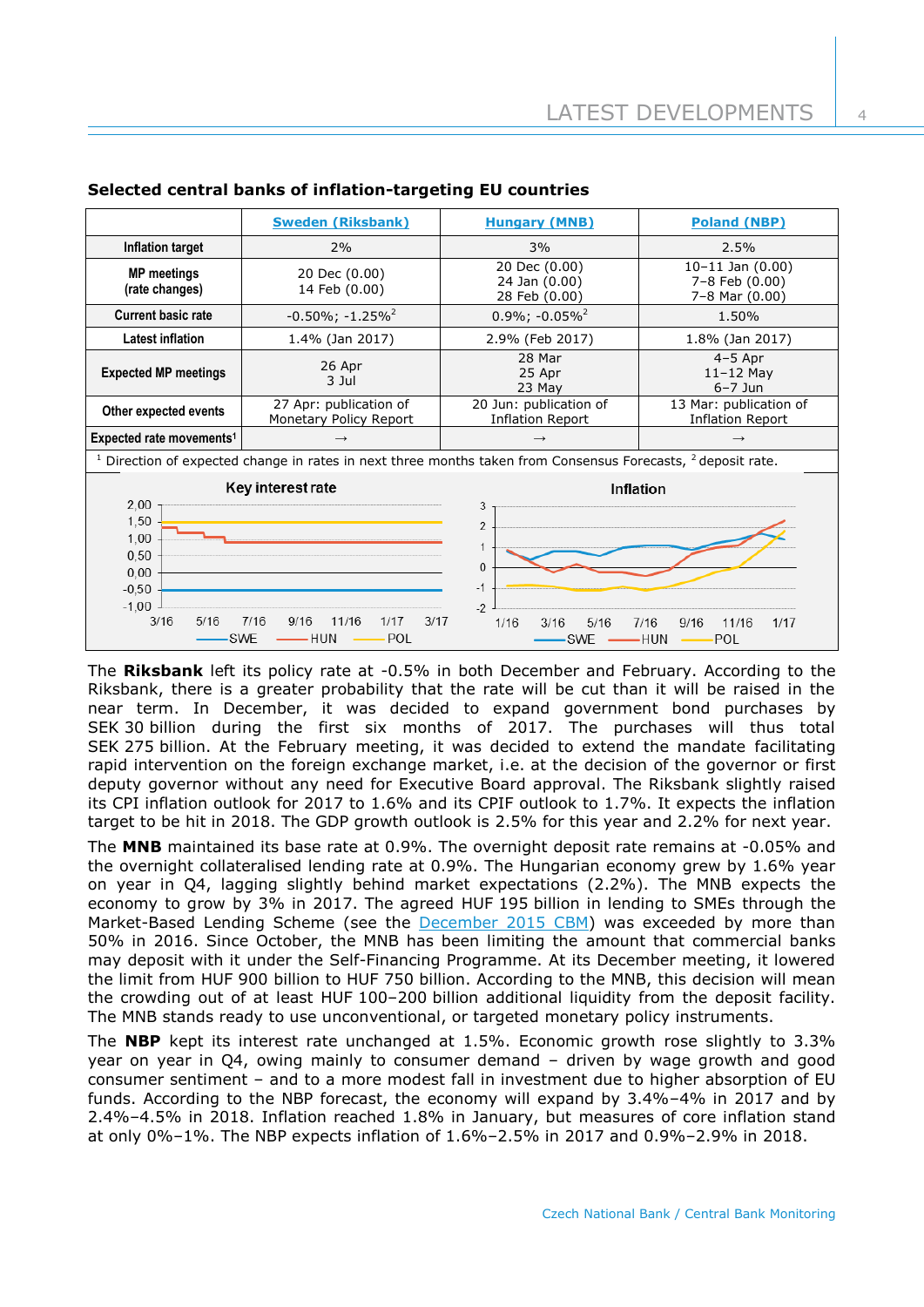|                                                                                                                                                                                                                                                                                                                                               | <b>Norway (NB)</b>              | <b>Switzerland (SNB)</b>                                                  | <b>New Zealand (RBNZ)</b>                              | <b>Canada (BoC)</b>                              |  |  |
|-----------------------------------------------------------------------------------------------------------------------------------------------------------------------------------------------------------------------------------------------------------------------------------------------------------------------------------------------|---------------------------------|---------------------------------------------------------------------------|--------------------------------------------------------|--------------------------------------------------|--|--|
| Inflation target                                                                                                                                                                                                                                                                                                                              | 2.5%                            | $0 - 2%$                                                                  | 2%                                                     | 2%                                               |  |  |
| <b>MP</b> meetings<br>(rate changes)                                                                                                                                                                                                                                                                                                          | 15 Dec (0.00)                   | 15 Dec (0.00)                                                             | 9 Feb (0.00)                                           | 18 Jan (0.00)<br>1 Mar (0.00)                    |  |  |
| <b>Current basic rate</b>                                                                                                                                                                                                                                                                                                                     | 0.50%<br>-0.50 reserve rate $1$ | from -1.25 to -0.25% <sup>2</sup> ;<br>$-0.75\%$ <sup>3</sup>             | 1.75%                                                  | 0.5%                                             |  |  |
| <b>Latest inflation</b>                                                                                                                                                                                                                                                                                                                       | 2.8% (Jan 2017)                 | $0.3\%$ (Jan 2017)                                                        | 1.3% (2016 Q4)                                         | 2.1% (Jan 2017)                                  |  |  |
| <b>Expected MP meetings</b>                                                                                                                                                                                                                                                                                                                   | 16 Mar<br>4 May                 | 16 Mar<br>$15$ Jun                                                        | 23 Mar<br>11 May                                       | 12 Apr<br>24 May                                 |  |  |
| Other expected events                                                                                                                                                                                                                                                                                                                         | 16 Mar: publication of          | 22 Mar: publication of<br>Monetary Policy Report   Monetary Policy Report | 11 May: publication of<br>Monetary Policy<br>Statement | 20 Apr: publication of<br>Monetary Policy Report |  |  |
| <b>Expected rate</b><br>moverents <sup>4</sup>                                                                                                                                                                                                                                                                                                |                                 |                                                                           |                                                        |                                                  |  |  |
| $1$ Only on reserves exceeding quota; $2$ chart displays centre of band; $3$ negative sight deposit rate on account<br>balances held at SNB, graded according to balance amounts; <sup>4</sup> direction of expected change in rates in next three<br>months taken from Consensus Forecasts or, in the case of New Zealand, from RBNZ survey. |                                 |                                                                           |                                                        |                                                  |  |  |
| Key interest rate<br>Inflation                                                                                                                                                                                                                                                                                                                |                                 |                                                                           |                                                        |                                                  |  |  |
| 3<br>5<br>4<br>$\overline{2}$<br>3<br>$\overline{2}$<br>1<br>$\Omega$<br>$\Omega$<br>$-1$<br>$-2$<br>3/16<br>3/17<br>5/16<br>7/16<br>9/16<br>11/16<br>1/17<br>1/16<br>3/16<br>9/16<br>1/17<br>5/16<br>7/16<br>11/16<br>CHE<br><b>NOR</b><br>NZL<br>CAN<br>NOR<br><b>NZL</b><br>CHE<br>– CAN                                                   |                                 |                                                                           |                                                        |                                                  |  |  |

## **Other selected inflation-targeting countries**

The **NB** kept its interest rate unchanged at 0.50% at its December meeting. On the one hand, the inflation outlook, which is below the inflation target, and weaker economic growth imply lower interest rates. On the other, a rapid rise in house prices and household debt and the resulting financial imbalances preclude any further cut in rates. In this context, the NB recommended applying a macroprudential tool, i.e. increasing the countercyclical buffer rate from 1.5% to 2%; the Ministry of Finance decided to implement this recommendation with effect from 31 December 2017.

At its December meeting, the **SNB** left the target range for its monetary policy rate (the 3M Libor) at between -1.25% and -0.25%. The interest rate on commercial banks' account balances with the SNB also remained unchanged at -0.75%. The negative interest rate and the SNB's willingness to intervene in the foreign exchange market are intended to make the Swiss franc less attractive to foreign investors. The SNB expects GDP growth of 1.5% for 2017. According to the new forecast, the price level will increase only gradually in the next two years. The SNB expects inflation of 0.1% in 2017 and 0.5% in 2018.

The **RBNZ** left its key rate at 1.75% in February. According to the RBNZ, monetary policy will remain accommodative for a considerable period. The RBNZ expects inflation to return gradually into the inflation band thanks to strong economic growth (around 3.5% in both 2017 and 2018), despite persistent negative tradables inflation. Inflation expectations are wellanchored at around the 2% target. In addition, house price inflation moderated, in part reflecting previous LTV ratio restrictions and higher mortgage rates.

The **BoC** left its key interest rate at 0.5%. Inflation rose to 2.1% in January due to temporary growth in energy prices in two provinces. Measures of core inflation (for more information about these, see *News* in [the last CBM\)](http://www.cnb.cz/miranda2/export/sites/www.cnb.cz/en/monetary_policy/monitoring/download/1604_cbm.pdf) are in the range of 1.3% and 1.9%. The outlooks for consumption indicators and the property market suggest that growth in 2016 Q4 may have been stronger than expected (the BoC expects 1.6%). However, weaker exports probably weighed down on growth. For 2017 the BoC predicts GDP growth of 2.1%.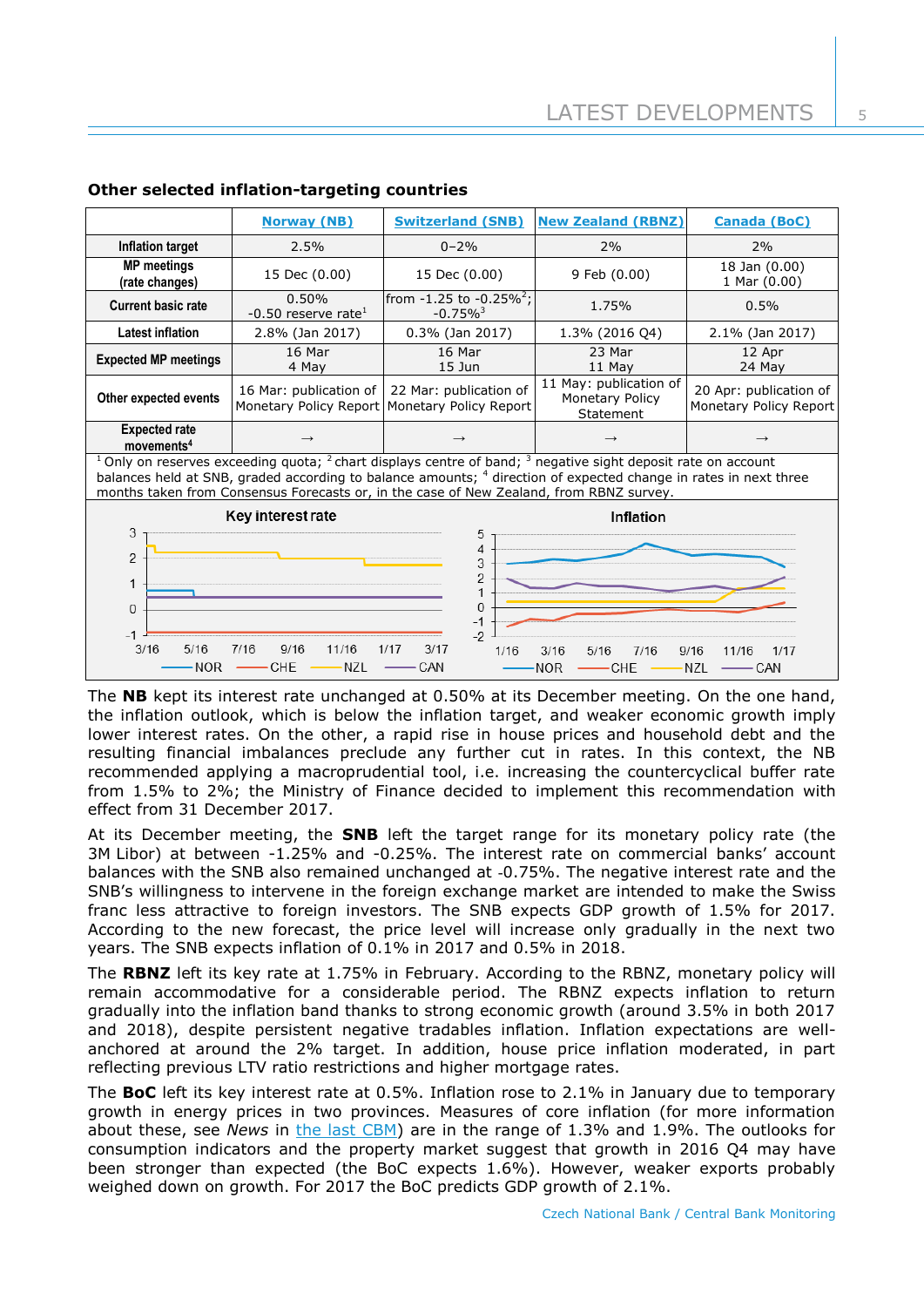# **2. NEWS**

## **Daniel Tarullo announces [resignation from Fed Board of Governors](https://www.federalreserve.gov/newsevents/press/other/20170210a.htm)**

Daniel Tarullo submitted his resignation letter to President Trump, stating no reasons for his decision. He announced he would leave the Board of Governors on or around 5 April. Tarullo was appointed a member of the Board in 2009 and was supposed to stay in office until 2022. He oversaw the field of banking regulation and supervised the implementation of the Dodd-Frank Act. The media is speculating that one reason for his decision to resign was the new US president's disapproval of this Act and of what the president regards as excessive regulation of the financial industry in general. With Tarullo's resignation, the US president now has the opportunity to appoint three members to the seven-member Board of Governors of the Fed.

#### **[Norwegian experience with 15 years of inflation targeting](http://www.norges-bank.no/en/Published/News-archive/2017/2017-01-31-Experience/)**

In a [study](http://static.norges-bank.no/pages/106235/NB_Papers_1_2017.pdf?v=1/31/201732616PM&ft=.pdf) submitted to the Norwegian Ministry of Finance at the end of January, Norges Bank summed up its experience with the monetary policy framework in Norway since 2001, when the country introduced inflation targeting. The study is part of the decision-making process of the Ministry of Finance, which, in its [Financial Markets Report 2015,](https://www.regjeringen.no/en/aktuelt/financial-markets-report-2015/id2511545/) announced it would, in parallel with considering a new Norges Bank Act, assess the need to modernise the Regulation on Monetary Policy.

The study concludes that the inflation-targeting regime has proved its worth. Since 2001, it has helped anchor inflation expectations and enabled monetary policy to stabilise output and employment, even at times of major economic shocks. A flexible monetary policy regime has been essential for the ability to make appropriate trade-offs in response to these shocks. Another finding is that the time horizon for achieving the target must be sufficiently long. Last but not least, the exchange rate has played an important role as a shock absorber, especially during the financial crisis and in periods when oil prices have fallen. At the same time, the interest rate level abroad places limitations on the room for manoeuvre in monetary policy in the small open Norwegian economy.

#### **Fan charts added to Fed communications, quarterly MP report suggested**

The Fed [announced](https://www.federalreserve.gov/newsevents/press/monetary/20170303a.htm) that it would, beginning with its March meeting, use fan charts in its forecasts for GDP, unemployment, inflation and interest rates in order to better communicate the uncertainty that attends its projections. St. Louis Fed President James Bullard meanwhile argues in an [article](https://www.stlouisfed.org/publications/regional-economist/first_quarter_2017/the-policy-rule-debate-a-simpler-solution) for the bank's quarterly economic bulletin that the Fed should start publishing a quarterly report on monetary policy. Such a report would align the US with international best practice and would give the public more information and insight into the FOMC members' monetary policy considerations compared to the current dot plots. Bullard emphasises that the Fed has made substantial progress in its communication since the financial crisis and believes that a regular quarterly monetary policy report would represent a further improvement.

#### **Sentiment of monetary policy statement affects economy**

Bank of England [research](http://www.bankofengland.co.uk/research/Pages/workingpapers/2017/swp648.aspx) has used computational linguistics and other models to investigate how the sentiment expressed by FOMC statements (i.e. "soft" information conveyed beyond the traditional quantitative and qualitative information described in the statement) affects the term structure of private interest rate expectations and other macroeconomic variables. The results show that an optimistic tone of FOMC statements increases private interest rate expectations mainly at one-year maturity beyond monetary shocks. The research also finds that FOMC sentiment shocks affect inflation expectations, help predict the next policy decision and have an effect on inflation and industrial production.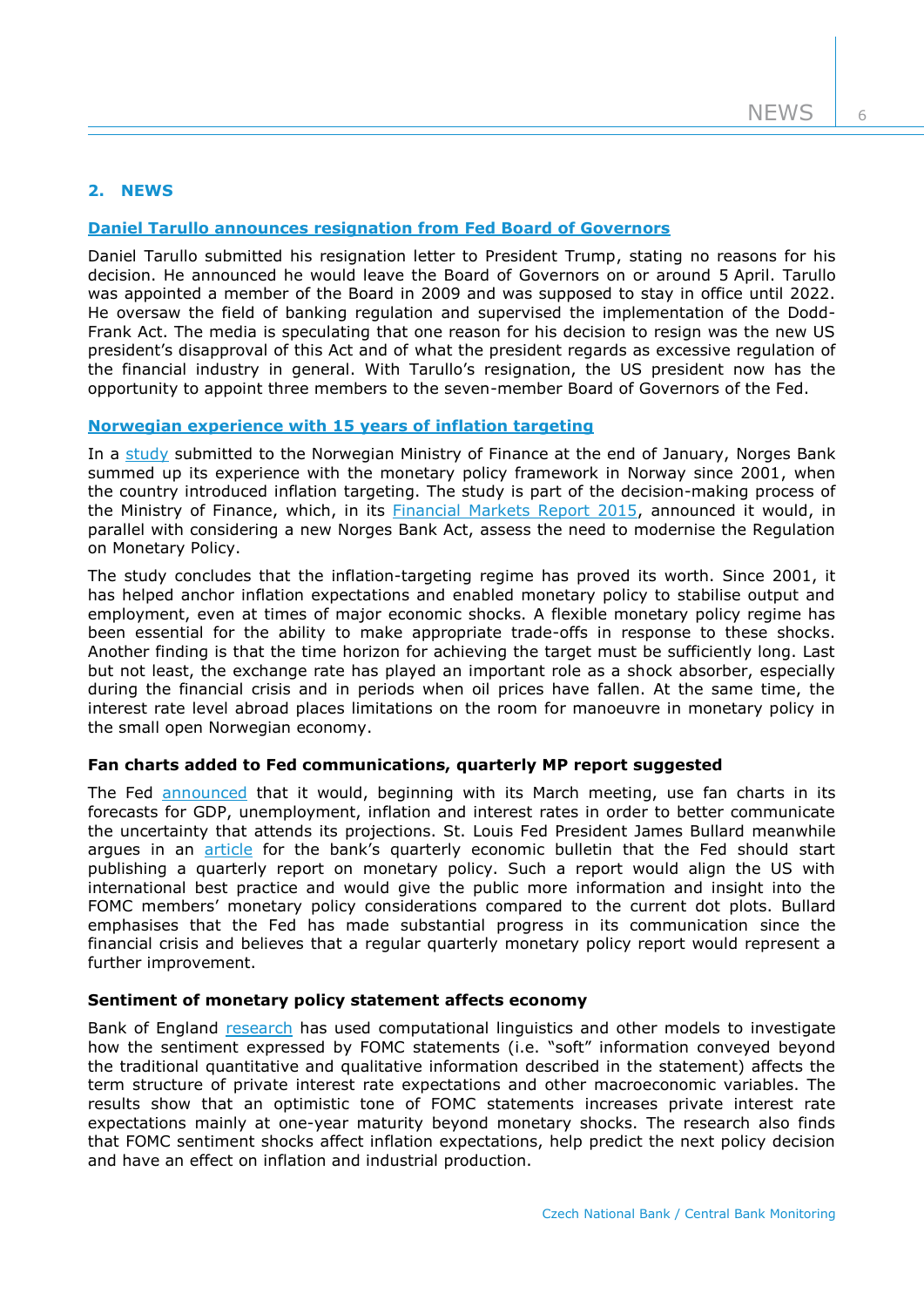#### **Appointment of Banco de México governor as head of BIS postponed**

The [Central Bank of Mexico](http://www.banxico.org.mx/informacion-para-la-prensa/comunicados/miscelaneos/boletines/%7BE71033C5-312D-D275-A436-BDBF898AA815%7D.pdf) (Banco de México, BdM) and the Bank for International [Settlements](http://www.bis.org/press/p170221.htm) (BIS) simultaneously announced that BIS General Manager Jaime Caruana will remain at the helm of the BIS until the end of November 2017 and that the BdM Governor Agustín Carstens will replace him in this position in December 2017, two months later than previously announced (see the *last CBM*). The BIS agreed to this postponement in response to an official request from Mexico induced by the Mexican economy's current difficult situation, which is being tackled by the central bank headed by Carstens.

#### **Central Banking awards 2017 announced**

Central Banking Publications has awarded the title [Central Bank of the Year](http://www.centralbanking.com/central-banking-journal/feature/2481625/central-bank-of-the-year-bank-of-england) to the Bank of England for successfully meeting the communication and economic challenges associated with the Brexit referendum while undergoing a modernisation process itself. The [Transparency](http://www.centralbanking.com/central-banking-journal/feature/2480656/transparency-bank-of-canada)  [Award](http://www.centralbanking.com/central-banking-journal/feature/2480656/transparency-bank-of-canada) went to the Bank of Canada for its clear communication when implementing policy and for continuously developing its communication strategy, including its modern website (the BoC won the Website of the Year award in 2015). The 2017 [Website of the Year](http://www.centralbanking.com/central-banking-journal/feature/2479778/website-of-the-year-central-bank-of-kenya) title was awarded to the [Kenyan central bank](https://www.centralbank.go.ke/) for its transition to a simple and responsive design, which is especially important in a country with an increasingly mobile population and widespread use of mobile payments. Carlos Fernández Valdovinos, the governor of the Central Bank of Paraguay, was crowned as [Governor of the Year.](http://www.centralbanking.com/central-banking-journal/feature/2481435/central-bank-governor-of-the-year-carlos-fern-ndez-valdovinos) The [Reserve Manager of the Year](http://www.centralbanking.com/central-banking-journal/feature/2480682/reserve-manager-of-the-year-bank-of-israel) title was awarded to the Bank of Israel.

## **Bank of Finland upgrades [its official website](https://www.suomenpankki.fi/en/media-and-publications/news/2017/bank-of-finland-launches-new-website/)**

At the end of January the Finnish central bank (BoF) joined the ranks of many central banks that have upgraded the design and improved the layout of their websites. The BoF started the modernisation of its website back in May 2015 (see the [June 2015 CBM\)](http://www.cnb.cz/miranda2/export/sites/www.cnb.cz/en/monetary_policy/monitoring/download/1502_cbm.pdf) with the creation of a visually modern [information website](http://www.bofbulletin.fi/en/home/) publishing economic articles.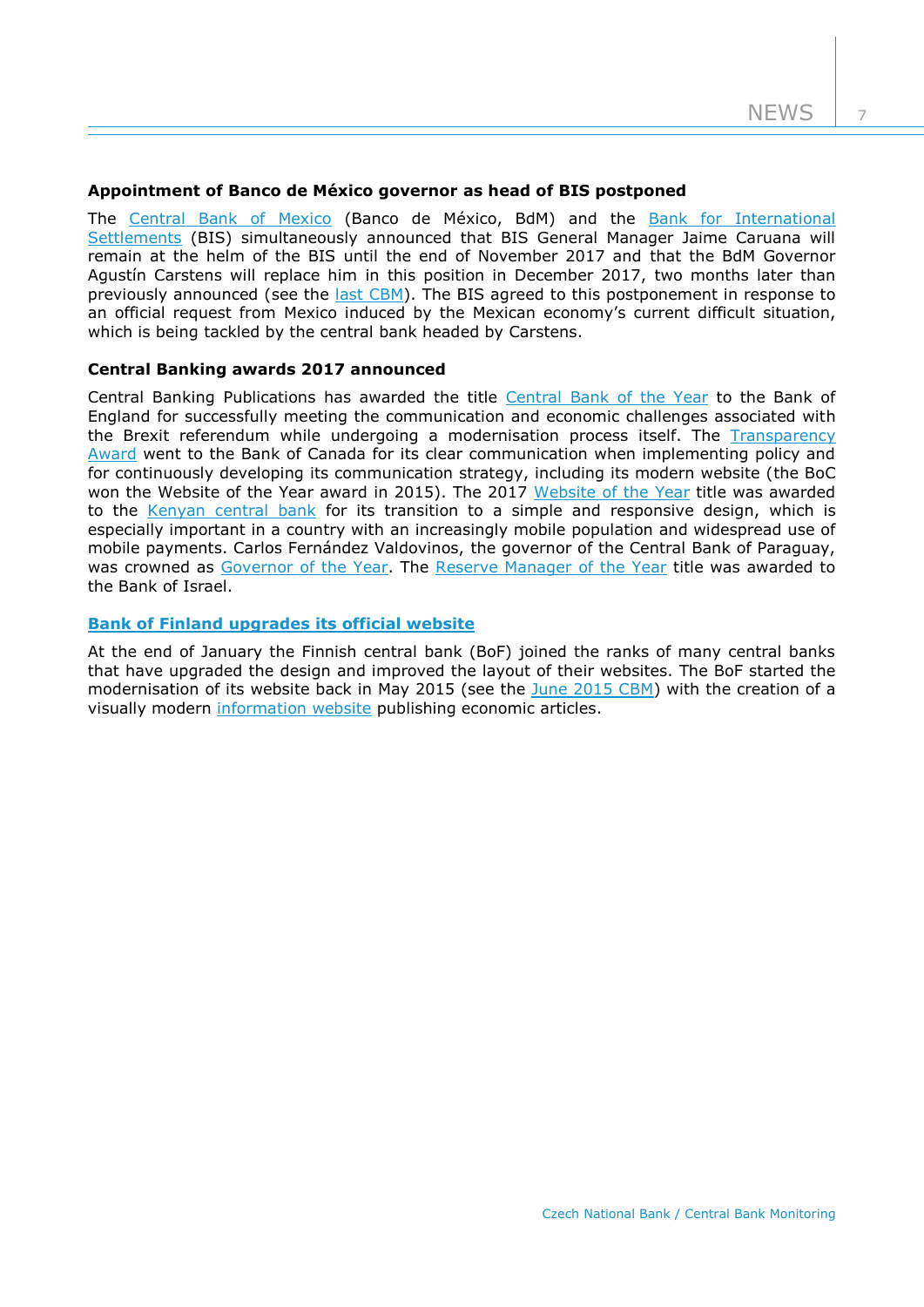## **3. SPOTLIGHT: MODERN FORMS OF CENTRAL BANK COMMUNICATION**

*Effective communication with the public is a key condition for central bank transparency and credibility, especially under inflation targeting. In addition to traditional tools, banks today use modern forms of communication – the internet, social networks and mobile apps – to inform the public about their activities, provide information and data and generally enhance economic and financial literacy. This* Spotlight *maps out these modern forms of communication in the central banks we routinely monitor. It is thus a follow-up article to the June 2011* Spotlight*, which provided a general introduction to central bank communication, and the March 2015*  Spotlight*, which focused on central banks' regular inflation reports.*

Central banks try to communicate with the public via multiple channels. First among these are senior representatives' media appearances and speeches and presentations at conferences, seminars and roundtables. Banks also traditionally issue regular and ad-hoc publications containing information about the various areas in which the central bank fulfils its mandate. However, the most visible and most easily accessible communication channel for the public is the presence of central banks on the internet, especially in the form of official and other websites. Banks are also strengthening their presence on social networks.

#### **Banks' official websites**

It goes without saying that all the banks covered in *Central Bank Monitoring* have high-quality websites. However, those websites differ considerably in terms of how clear and user-friendly they are. A related factor is responsivity, i.e. adjustability to the requirements of modern mobile devices used to access the site.

All the banks divide their websites into sections based on their individual areas of activity and mandates (most of them have sections on monetary policy, financial stability, banking regulation, banknotes, currency and the payment system, data and statistics, publications, research, education and basic information about the bank). Besides the local language version(s), an English version is also the norm; the ECB provides part of its information in another 23 EU languages, and the BoE makes some of its information available in Welsh.

The Bank of Canada and ECB websites are the most modern-looking, being visually clean, easy-to-navigate and optimised for mobile devices. Both sites also contain an interactive feature for charts. Both banks have received awards for their websites from Central Banking Publications (the BoC in 2016 and the ECB in 2016; this year the award in this category went to the [central bank of Kenya](https://www.centralbank.go.ke/) – see *News* for details). The Norges Bank website is of the same quality as the BoC and ECB ones, only with static charts.

The websites of the other central banks retain a "conservative" look and graphic design. The BoE, Riksbank, RBNZ, SNB and MNB sites are responsive (the SNB's is also interactive). The websites of the NBP and the Fed Board of Governors are not optimised for modern mobile devices. The disadvantage with a "classic" visual design is that it overloads users with large amounts of information, news and data. It can be difficult to find the necessary information, which tends to be hidden in sub-sections.

## **Contact with the public, searchability, navigability**

To deal with questions from the public, the websites usually contain an FAQs section and a glossary or provide explanations in the relevant sections. For further questions, banks provide contact information on their websites and some also have enquiry forms.

The search function is visibly accessible from the top of each bank's website. Search results can be filtered further for some banks (the ECB, the Fed, the Riksbank and the NBP).

All the banks make their websites easy to navigate by showing information about where the visitor is at the moment, either by displaying the whole relative address or by changing the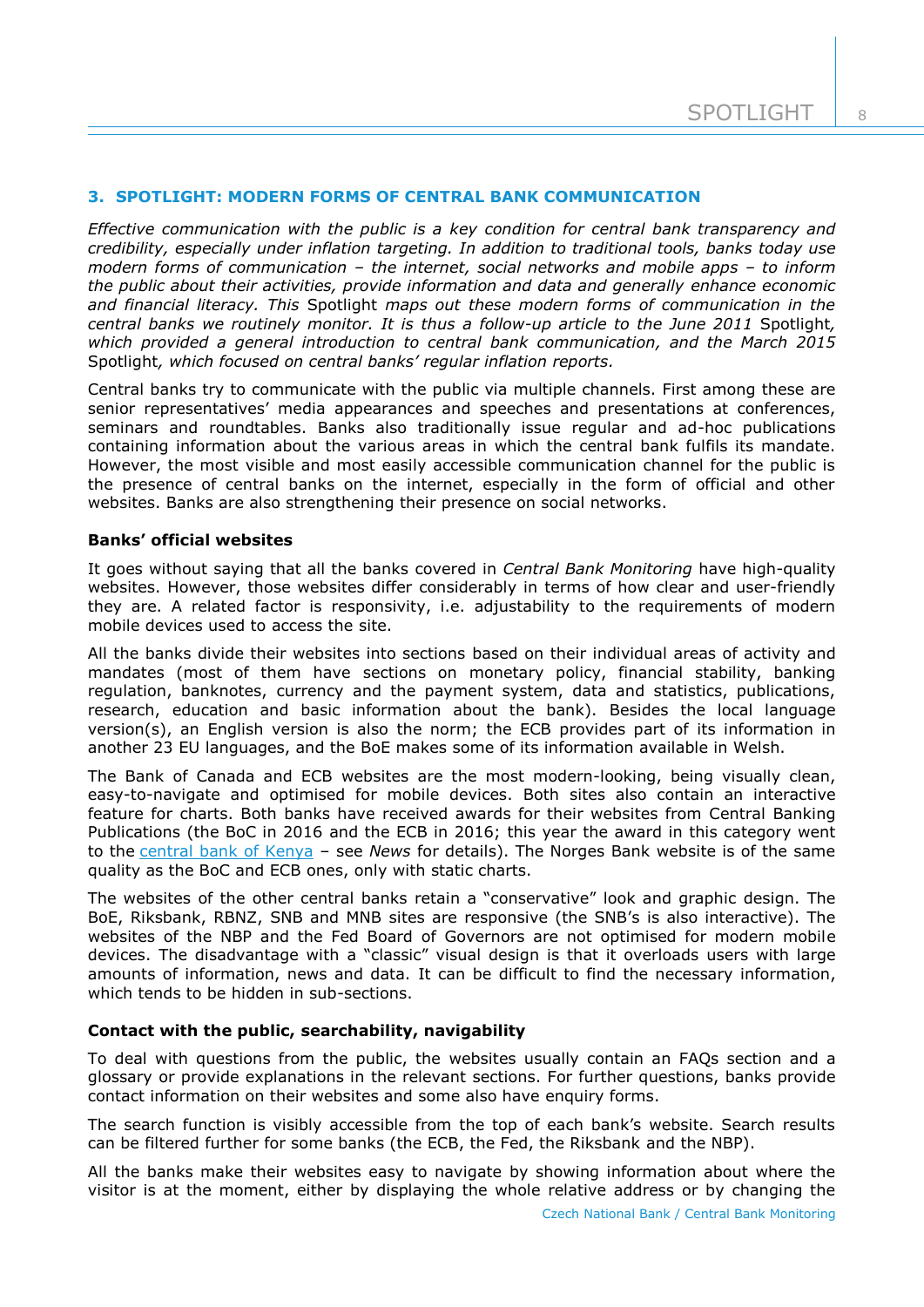colour of the main menu (the Riksbank and this year's award-winning Bank of Kenya). Most of the banks also give information about the structure of their website in the form of a site map.

## **Educational and instructional websites**

Given the complexity of central banking, banks put great effort into educational activities. To this end, most of them have created educational sections or separate websites to explain the functioning of the economy and the work of the central bank and to enhance financial literacy.

Each central bank treats the issue of education differently. For example, the ECB and the RBNZ have their educational content located in one place on their websites, structured according to its complexity and the nature of the explanation, $<sup>1</sup>$  while the Fed's material is intended mainly</sup> for students. By contrast, the BoE structures its educational content by topic both in the educational section of its website and in a separate, graphically well-designed and infotaining website (KnowledgeBank – [The economy made simple\)](http://edu.bankofengland.co.uk/knowledgebank/). The SNB has also opted for a separate educational website [\(Our National Bank\)](http://our.snb.ch/en/), with its content structured by topic.

Even the banks that have no separate educational sections or websites try to present their activities to the public. For example, the Swedish Riksbank has posted explanatory videos (about monetary policy and financial stability) in the relevant sections of its website, while the MNB focuses its educational activities on the development of financial literacy in an extensive consumer-protection site (in Hungarian). The Polish NBP has no educational section about the bank, but runs a separate, visually appealing website containing information about the euro [\(Centrum Informacji o Euro,](https://euro.nbp.pl/home) in Polish).

## **Expert-oriented websites and blogsites**

Banks also try to focus their communication on the professional community and involve it in the debate about central banking. Some of them publish less formal blog posts or short papers to this end, often in a separate section or website.

One example of such communication is the Bank of England's [Bank Underground](http://bankunderground.co.uk/) site for less formal blog posts written by bank experts. These posts cover all the BoE's areas of activity and express the authors' own views, which may differ from the bank's official position. There are rules for publishing contributions, but these are aimed mainly at coordinating the publication time with other bank activities. The bank's press department does not edit the posts. Readers can comment, and only those comments which are not relevant to the content are removed by a moderator. The aim of the blog is to increase the openness and transparency of the bank, to show that different views exist and are freely discussed even within the bank, and to share the bank's analytical and research outputs and thereby encourage wider debate. Well-established blogs are also run by some of the regional Feds, for instance the St. Louis Fed (On The [Economy\)](https://www.stlouisfed.org/on-the-economy), the New York Fed [\(Liberty Street Economics\)](http://libertystreeteconomics.newyorkfed.org/), the San Francisco Fed [\(SF Fed Blog\)](http://www.frbsf.org/our-district/about/sf-fed-blog/) and the Atlanta Fed [\(Macroblog](http://macroblog.typepad.com/)). The Fed's Board of Governors does not operate its own blog.

As for other central banks not monitored directly by CBM, specialised sites and blogsites are run, for example, by the Banque de France [\(Eco Notepad\)](https://blocnotesdeleco.banque-france.fr/en) and the Bank of Finland [\(Bulletin\)](http://www.bofbulletin.fi/en/home/). The Eesti Pank has an actively used [blog section](http://www.eestipank.ee/blogi) in Estonian on its website. Other banks also have blogsites (e.g. the Riksbank and the BoC), but these are intended for employees only and are hidden on the intranet; the Riksbank also publishes some of its Bancoblog articles on its public website (in [Swedish](http://www.riksbank.se/sv/Sedlar--mynt/Sedlar/Bakom-pengakulisserna/) only).

## **Central bank mobile apps**

-

Some central banks have developed special mobile apps to provide information about local banknotes (the BoE's "Banknotes" and the NBP's "Safe") or about the bank itself (the SNB's

 $1$  The ECB has a brief "Tell me" page, a multimedia "Show me" page and a detailed "Tell me more" page; the RBNZ has a brief "At a glance" page, a multimedia "On the money" page and explanations intended for schools.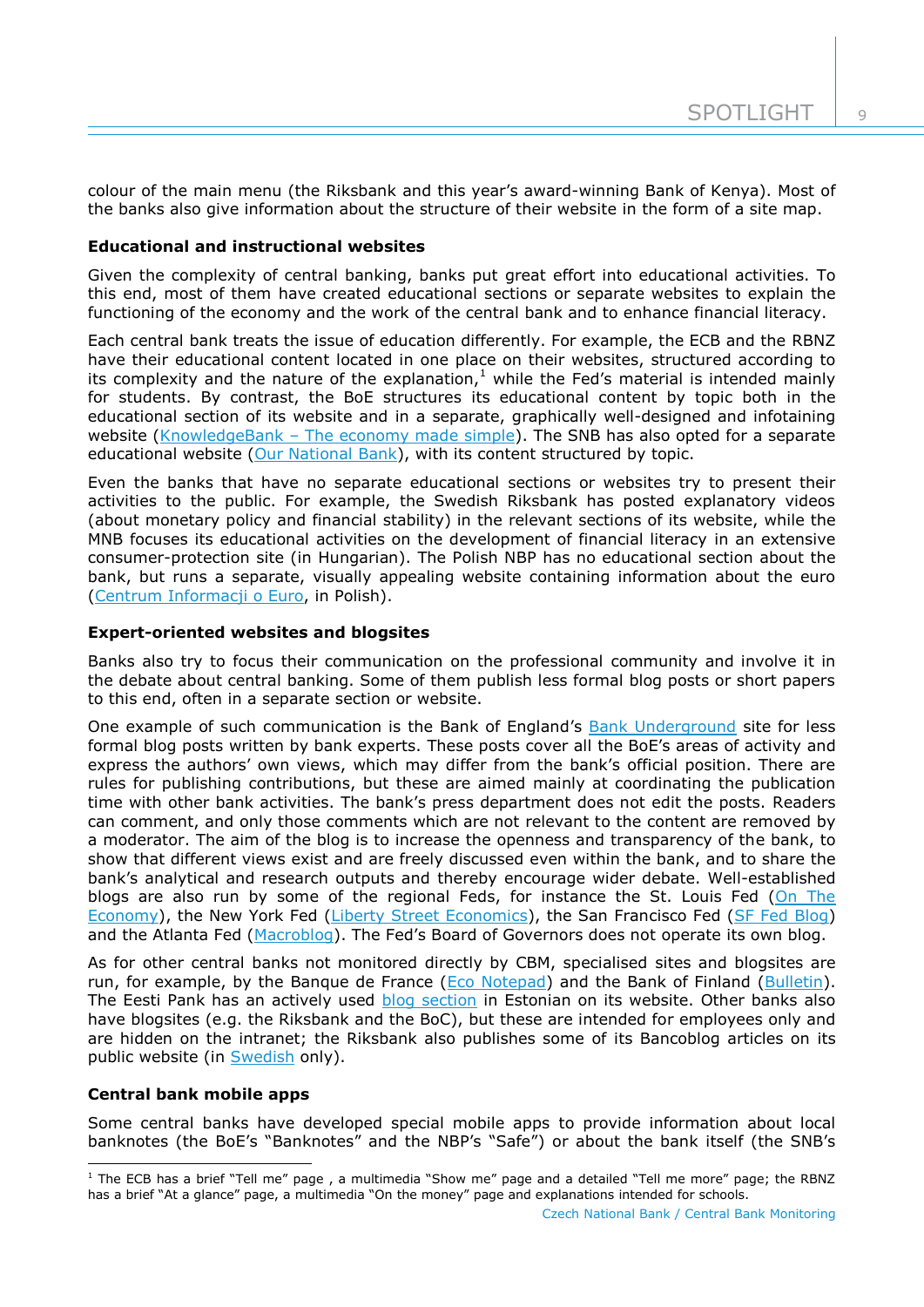"Our National Bank") or to enable access to statistical data (ECBstatsApp and the St. Louis Fed's "FRED").

## **Central banks on social networks**

Central banks' internet presence is not limited to websites. All the banks monitored also use other social networks (see the table on the next page for an overview) and facilitate sharing of their articles on those networks by means of social media icons.

All the central banks under review have **YouTube** accounts, most of which were opened in 2008–2010. They all use YouTube in a similar manner: they upload relatively long videos from press conferences, seminars and briefings (of up to one and a half hours long) as well as short explanatory and educational videos (of up to five minutes long). Some also post commentaries on new banknotes. In fact, it is the banknote videos of the ECB, the BoC and the BoE – describing banknote production details or security features – that attract the largest audiences (several hundred thousand views, and in some cases more than a million). Several-minutelong videos explaining current economic issues, such as the ECB's bond purchase programme (the ECB, more than 20,000 views) and money creation (the BoE, more than 12,000 views), also have a large number of views. Most banks sort their videos into channels, making the account easier to negotiate. Videos are in local languages, sometimes with English subtitles (e.g. the NB). Comments on videos are usually disabled, and where they are enabled they tend to be irrelevant. The same goes for the discussion section enabled by YouTube.

All the banks monitored also have **LinkedIn** accounts in the visually attractive Company Beta format. This enables current job vacancies at each bank to be displayed clearly on the front page of the account if the bank uses a LinkedIn form to advertise jobs (only the Fed, the BoE, the Riksbank and the BoC make active use of this function). Other banks advertise jobs in the text of their posts (the ECB, the NBP and the NB). Some other banks' accounts are virtually unused (the MNB, the SNB and the RBNZ). LinkedIn is now slowly converging towards Twitter and Facebook in the sense that it is being used – for example by the ECB, the Fed, the BoE and the BoC – to publish posts and news that are not directly job-search-related. This makes the accounts more attractive to users, which is reflected, in turn, in more followers (although the number of followers also depends on the language used: all these accounts are in English).

**Facebook** is penetrating only gradually into central bank communication. Three of the banks we monitor have no profile at all (the ECB, the SNB and the BoC), two of them established profiles only last year (the Fed and the BoE) and the rest set up their accounts in the few preceding years. The Swedish Riksbank only has monothematic Facebook pages relating to the exchange of money, and the Norwegian NB has a careers page intended mainly for students. The RBNZ runs a student competition page. The banks' official pages are usually available in the local language only and are used mostly to address a wider lay public, so the posts tend to contain fun facts rather than expert information. All the banks enable comments on posts, and some posts stimulate (often negative) discussions. Banks do not usually respond to the comments, answering only relevant questions and often referring to information on their websites.

All the banks except the MNB have **Twitter** accounts. Some administer multiple language versions (the SNB has four accounts, the BoC two), others post tweets in the local language and selected tweets also in English, and the Riksbank has an account in Swedish only. The tweets mostly contain news with links to the central bank's website, quotations from press releases, photos of events and sometimes videos. The Fed and the BoC run other special Twitter accounts for job advertisements only. Most of the banks prefer one-way communication, i.e. they only tweet and do not respond to comments. The BoE and the ECB have also trialled an interactive form of communication, responding to questions from the public tagged with a pre-announced hashtag on a pre-announced date and time. According,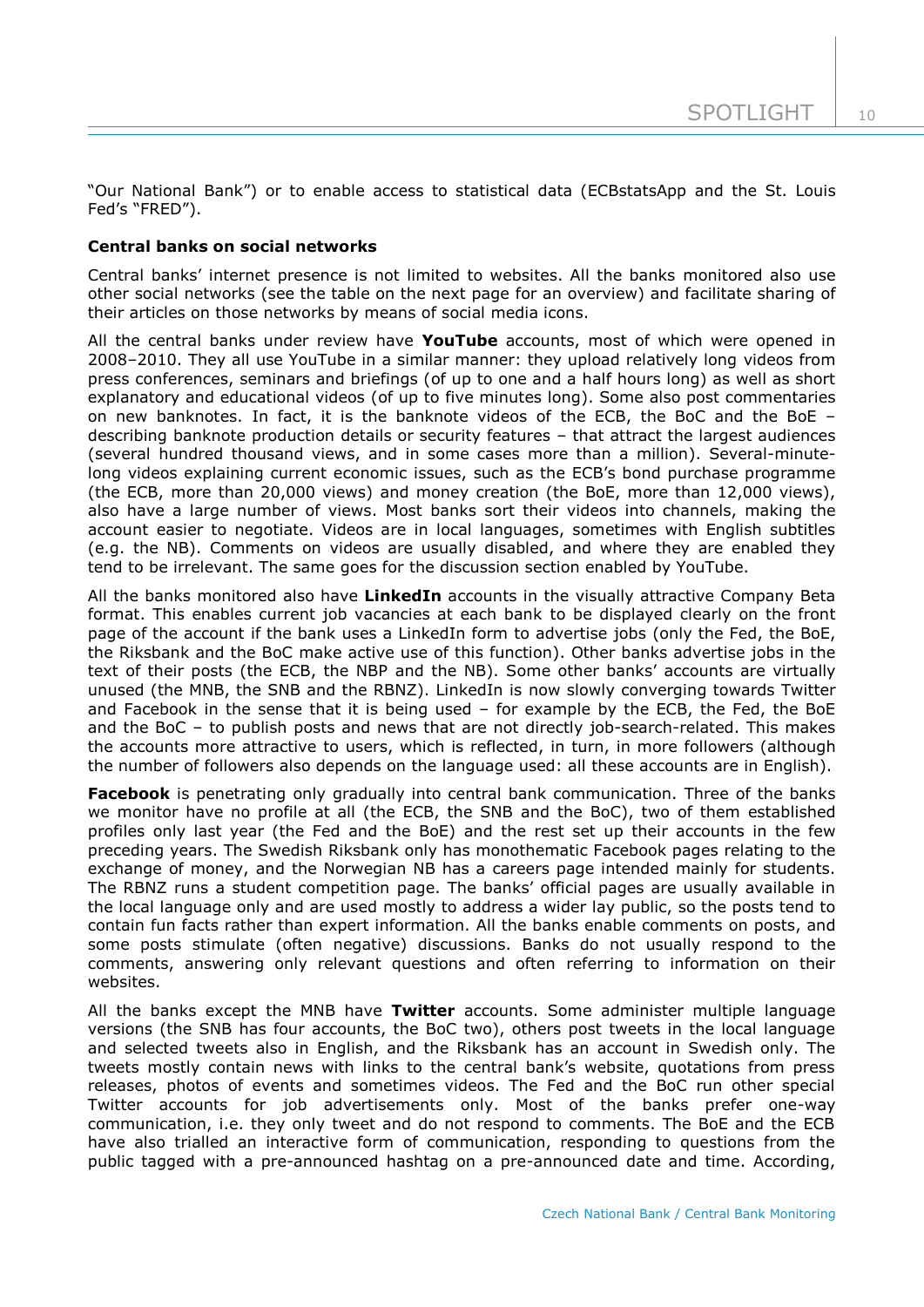among other things, to comments in the media, these on-line debates were successful, and most of the questions asked related to the work of the central bank.

|                                                 | <b>ECB</b>                      | Fed                                                   | <b>BoE</b>                                           | Riksbank                           | <b>MNB</b>         | <b>NBP</b>                | <b>Norges</b><br><b>Bank</b>      | <b>SNB</b>                            | <b>RBNZ</b>                           | <b>BoC</b>            |
|-------------------------------------------------|---------------------------------|-------------------------------------------------------|------------------------------------------------------|------------------------------------|--------------------|---------------------------|-----------------------------------|---------------------------------------|---------------------------------------|-----------------------|
| <b>Official</b><br>website in<br>English (link) | $\epsilon$                      | <b>FRB</b>                                            | G                                                    |                                    | 瀐                  | NBP                       | N.                                |                                       | ≡                                     | 卹                     |
| <b>Educational</b><br>website                   | section of<br>website           | Federal<br>Reserve<br><b>Education</b><br>+ reg. Feds | <b>Knowledge</b><br><b>Bank</b>                      | in sections                        | special<br>section | ---                       | $---$                             | Our<br><b>National</b><br><b>Bank</b> | section of<br>website                 | section of<br>website |
| <b>Blogsite</b>                                 | $\overline{a}$                  | blogs of<br>reg. Feds                                 | <b>BankUnder</b><br>around                           | on intranet                        | $\sim$             | $---$                     | $---$                             | $-$                                   | $\frac{1}{2}$                         | on intranet           |
| <b>Mobile apps</b>                              | <b>ECBstats</b><br>App          | <b>FRED</b>                                           | <b>Bank of</b><br><b>England</b><br><b>Banknotes</b> |                                    |                    | <b>NBP Safe</b>           |                                   | Our<br><b>National</b><br><b>Bank</b> |                                       |                       |
| YouTube<br>$\mathbf{p}$                         | active                          | active                                                | active                                               | active                             | active             | active                    | active                            | active                                | active                                | active                |
| videos                                          | approx.<br>750                  | approx.<br>130                                        | approx.<br>200                                       | approx.<br>200                     | approx. 60         | approx.<br>400            | approx.<br>150                    | approx. 80                            | approx.<br>120                        | approx.<br>160        |
| views/video                                     | >18,600                         | >5,000                                                | >8,000                                               | >400                               | >1,000             | >3,000                    | >250                              | >1,500                                | >1,000                                | >15,500               |
| LinkedIn<br>in.                                 | news,<br>including<br>vacancies | adverts<br>and news                                   | adverts<br>and news                                  | adverts,<br>news only<br>for work  | empty              | $text = two$<br>vacancies | $news =$<br>only<br>vacancies     | empty                                 | empty                                 | adverts<br>and news   |
| followers                                       | >45,500                         | >23,500                                               | >38,500                                              | >5,000                             | >2,000             | >2,000                    | >7,500                            | >2,500                                | >3,000                                | >17,000               |
| <b>Facebook</b><br>Ŧ                            | $---$                           | formal                                                | active                                               | only about<br>exchange<br>of money | active             | active                    | only<br>careers at<br>NB          | $- - -$                               | only<br>student<br><u>competition</u> | $---$                 |
| followers                                       |                                 | >17,000                                               | >9,500                                               | >6,500                             | >14,000            | >12,500                   | >3,500                            |                                       | >300                                  |                       |
| <b>Twitter</b>                                  | very active                     | formal                                                | very active                                          | active, in<br>Swedish              | $- - -$            | formal                    | active,<br>Norwegian<br>+ English | formal                                | not very<br>active                    | active                |
| tweets                                          | >8,000                          | >3,000                                                | >6,500                                               | >900                               |                    | >2,000                    | >1,200                            | >400                                  | >300                                  | >2,000                |
| followers                                       | >360,000                        | >380,000                                              | >200,000                                             | >7,000                             |                    | >11,700                   | >10,500                           | >850                                  | >4,500                                | >95,000               |
| <b>Flickr</b>                                   | very active                     | active                                                | active                                               | ---                                | $---$              | active                    | active                            | $---$                                 | $---$                                 | active                |
| photos                                          | >2,500                          | >200                                                  | >700                                                 |                                    |                    | >950                      | >850                              |                                       |                                       | >300                  |
| followers                                       | >120                            | >180                                                  | >150                                                 |                                    |                    | >20                       | >30                               |                                       |                                       | >100                  |
| Google+<br>☞                                    | old                             | $- - -$                                               | old                                                  | nothing                            | nothing            | active<br>account         | old                               | nothing                               | nothing                               | nothing               |
| followers                                       | >2,000                          |                                                       | $\overline{?}$                                       | >5                                 | $>15$              | >200                      | >10                               | >1                                    | >5                                    | $>35$                 |
| Periscope<br>$\bullet$                          | $- - -$                         | $---$                                                 | one<br>broadcast                                     | ---                                | $\cdots$           | ---                       | $---$                             | $- - -$                               | $---$                                 | $\cdots$              |
| followers                                       |                                 |                                                       | >1,400                                               |                                    |                    |                           |                                   |                                       |                                       |                       |
| SoundCloud<br>dh                                |                                 | $- - -$                                               | $- - -$                                              | $- - -$                            | $- - -$            | $---$                     | $---$                             | $- - -$                               | several<br>audio<br>uploads           | $- - -$               |
| followers                                       |                                 |                                                       |                                                      |                                    |                    |                           |                                   |                                       | $\mathbf{2}$                          |                       |

*Note: Information valid as of 22 February 2017. For most networks the English language channels have more followers as their audience is not limited to the "home" state. See the text for more details about each network.* 

Roughly half of the central banks under review use a **Flickr** account to share photos. They organise these photos into well-arranged albums. The albums and individual photos can be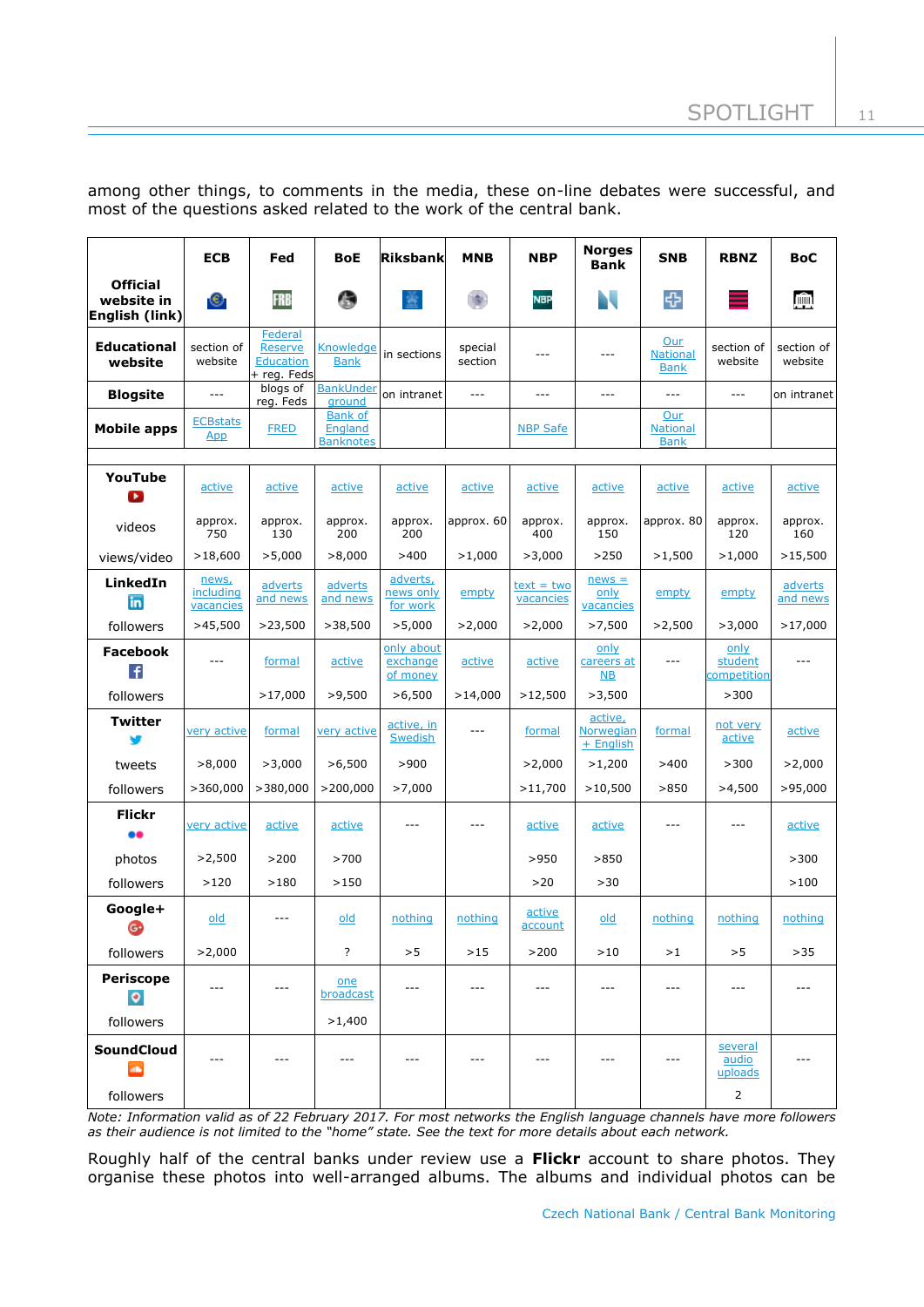downloaded in preferred quality, so banks often put official photographs of their top management on Flickr.

All the central banks monitored have **Google+** accounts (except for the Fed, although the regional Feds have opened accounts). Apart from the NBP, however, none of them now post to their accounts, and some of them never started posting. Some banks are also trying out less common social networks. The BoE has registered with **Periscope**<sup>2</sup> and streamed one of its [events](http://www.bankofengland.co.uk/Pages/openforum/index.aspx) there live in November 2015. The RBNZ has created an account on **SoundCloud**<sup>3</sup> and uploads selected speeches there.

## **Conclusion**

-

Central banks today use a far larger number of tools for communicating with the general public and experts than they did a mere ten years ago. There is still no substitute for personal communication by bank representatives, be it through the media or speeches at seminars, conferences and roundtables with experts. However, electronic media and modern forms of communication are gaining in importance, while traditional hard-copies of bank reports are slowly becoming a thing of the past; banks always make their publications available in PDF format on their websites. It goes without saying that banks now have high-quality websites, but they are also gradually turning to more modern, responsive and graphically more attractive formats on this platform. Banks use modern social networks and are also trialling interactive forms of communication. Given the constant development of information technology, the process of opening up to modern communication tools in central banking is definitely not at an end.

 $<sup>2</sup>$  Periscope is an app for live streaming videos. Videos can also be viewed in a browser only.</sup>

 $3$  SoundCloud is a website and app for sharing music and audio recordings on-line. It is used mainly by musicians, but is also used, for example, by The Economist for its podcasts.